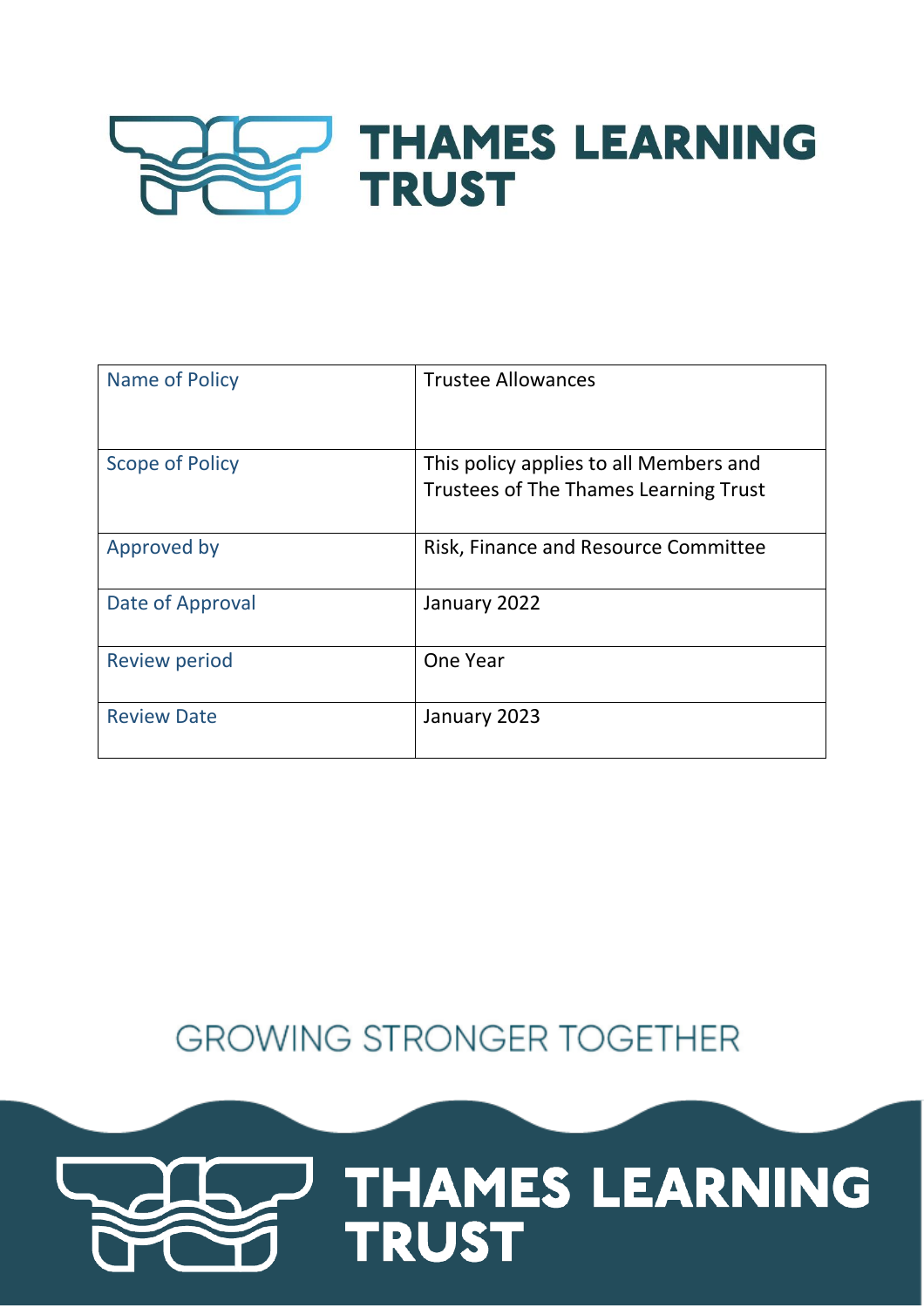# **Contents**

## <span id="page-1-0"></span>**1. Aims**

The board of trustees has decided to pay reasonable allowances from the trust's delegated budget to cover any costs that board members incur through carrying out their duties.

This policy sets out the terms on which such allowances will be paid.

By adopting this policy, we will ensure that no member of the community is prevented from becoming a trustee on the grounds of cost.

## <span id="page-1-1"></span>**2. Legislation and guidance**

The [Governance Handbook](https://www.gov.uk/government/uploads/system/uploads/attachment_data/file/582868/Governance_Handbook_-_January_2017.pdf) (section 4.7.1, paragraph 65) says that boards in academies are free to determine their own policy on the payment of allowances and expenses.

This policy complies with our funding agreement and articles of association.

#### <span id="page-1-2"></span>**3. Overview**

Members and trustees may claim allowances to cover expenditure necessary to enable them to perform their duties.

This does **not** include an attendance allowance, or payment to cover loss of earnings.

Members of the Thames Learning Trust board may claim allowances by completing a claim form (see appendix 1) and submitting it to Richard Kearsey, CEO, The Thames Learning Trust.

Allowances will only be paid on the provision of a receipt, and will be limited to the amount shown on the receipt.

Members and trustees may claim for:

- > Childcare
- Care for elderly or dependent relatives
- Extra costs incurred because they have a special need or English as a second language
- > Travel and subsistence costs
- Telephone charges, photocopying, postage, stationery, etc.
- > Other justifiable allowances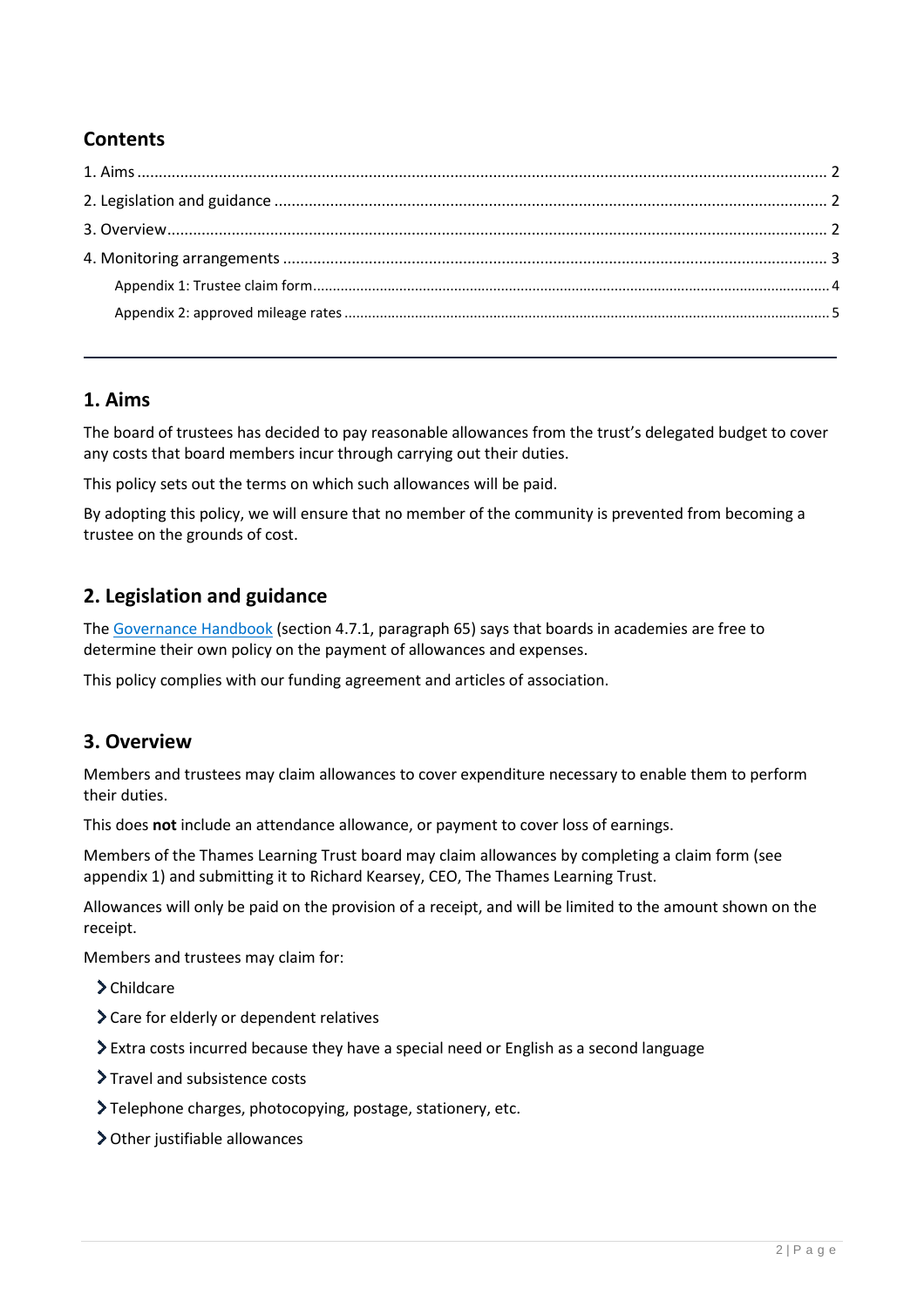Claims will be paid in arrears on a case-by-case basis. Reimbursable costs should be agreed in principle by The Audit, Finance and Resource Committee **before** they are incurred.

The chair of the board of trustees (or the vice-chair, where appropriate) may investigate claims that appear excessive or inconsistent. All claims will be subject to an independent audit.

Travel expenses where a member or trustee uses their own vehicle must not exceed the HM Revenue and Customs (HMRC) approved mileage rates (see appendix 2).

#### <span id="page-2-0"></span>**4. Monitoring arrangements**

This policy will be reviewed annually by The Risk, Finance and Resource Committee. Any amendments will be presented at a meeting of the full Trust Board.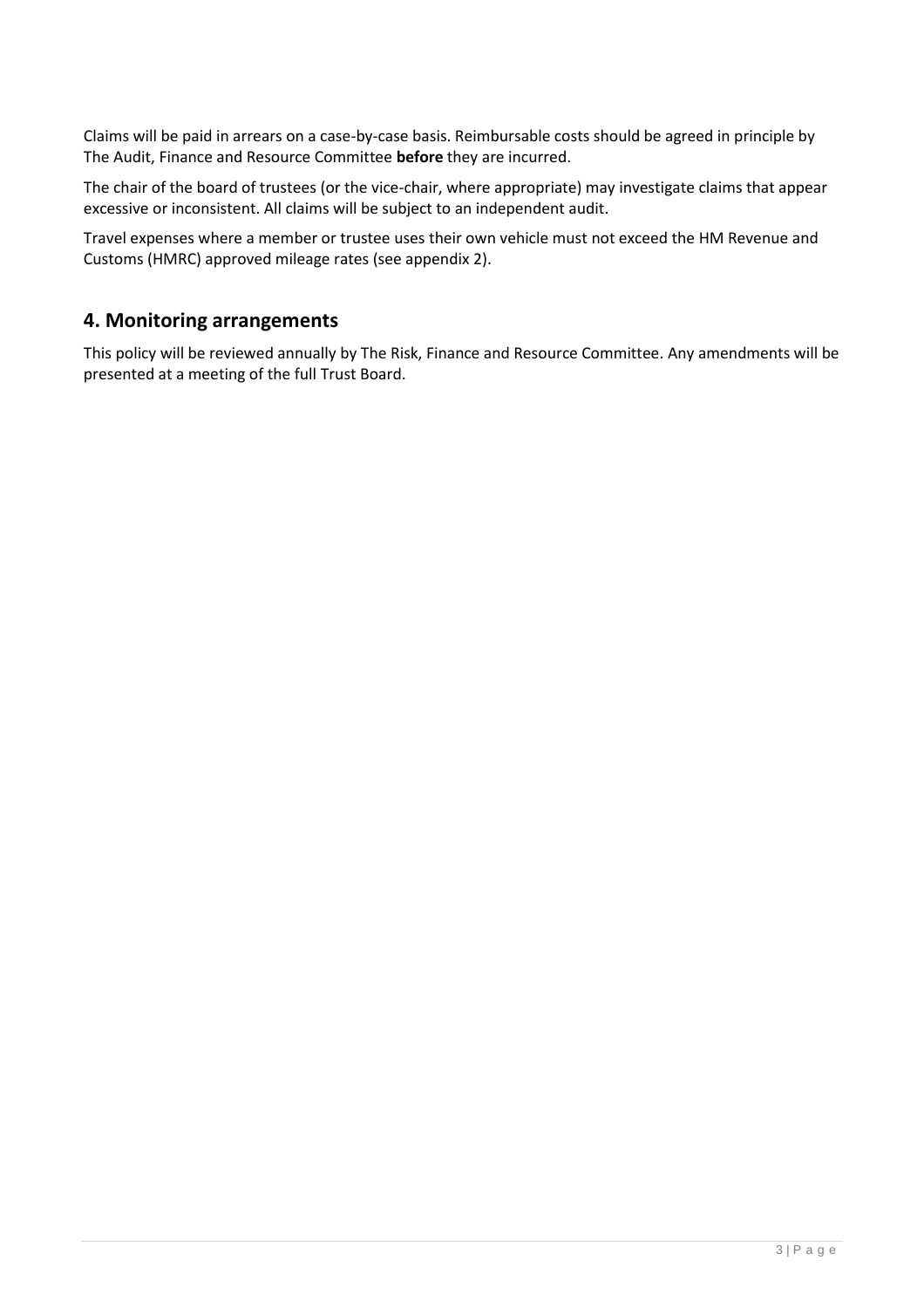<span id="page-3-0"></span>**Appendix 1: Trustee claim form**

| <b>The Thames Learning Trust</b>                                                                                               |                    |  |  |
|--------------------------------------------------------------------------------------------------------------------------------|--------------------|--|--|
| Trustee claim form                                                                                                             |                    |  |  |
| Name:                                                                                                                          |                    |  |  |
| Address:                                                                                                                       |                    |  |  |
| Claim period:                                                                                                                  |                    |  |  |
| I claim the total sum of £__________ for expenses as detailed below. I have attached relevant<br>receipts to support my claim. |                    |  |  |
|                                                                                                                                |                    |  |  |
|                                                                                                                                |                    |  |  |
| <b>EXPENSE TYPE</b>                                                                                                            | $\pmb{\mathsf{f}}$ |  |  |
| Childcare                                                                                                                      |                    |  |  |
| Care arrangements for dependent relatives                                                                                      |                    |  |  |
| Support for a special need or English as a second language                                                                     |                    |  |  |
| Travel or subsistence                                                                                                          |                    |  |  |
| Telephone charges, photocopying, postage or stationery                                                                         |                    |  |  |
| Other (please specify)                                                                                                         |                    |  |  |
| <b>Total expenses claimed</b>                                                                                                  |                    |  |  |
| This form should be submitted to Richard Kearsey, CEO, The Thames Learning Trust along with any relevant<br>receipts.          |                    |  |  |
| The form should be submitted within seven days of the expenses being incurred.                                                 |                    |  |  |
|                                                                                                                                |                    |  |  |
|                                                                                                                                |                    |  |  |